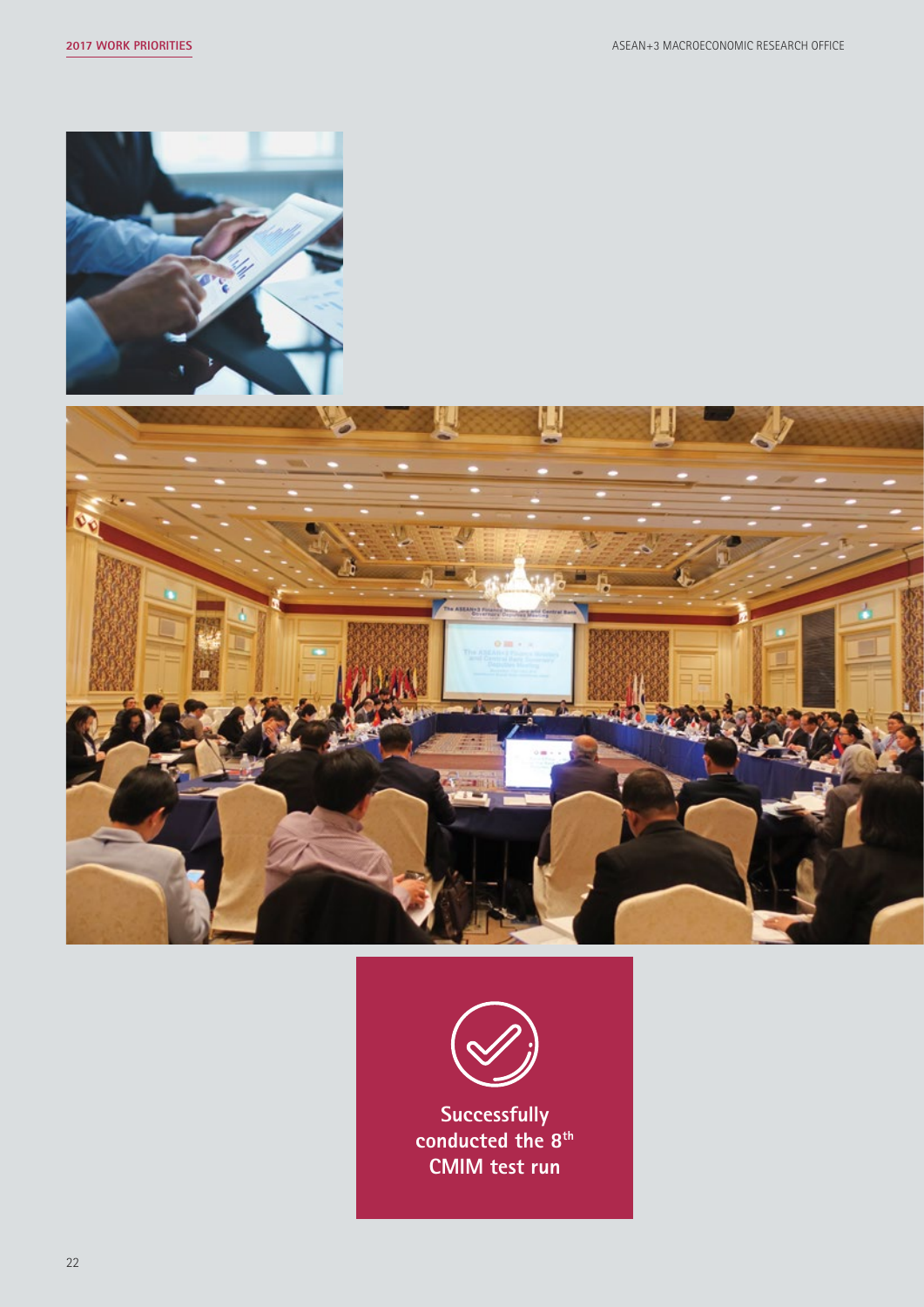



**Enhanced the ERPD Matrix framework and methodology** 



# 2017 Work Priorities **Enhancing Support to CMIM Development**

The CMIM is a multilateral liquidity support arrangement, which came into effect on 24 March 2010, between ASEAN+3 members. It was established under the agreement signed by ASEAN+3 Finance Ministers and Central Bank Governors. The liquidity is provided in US dollar through multilateralized currency swaps between authorities of the ASEAN+3 members. To support the implementation of the CMIM, the members established AMRO on 20 April 2011 as the surveillance unit.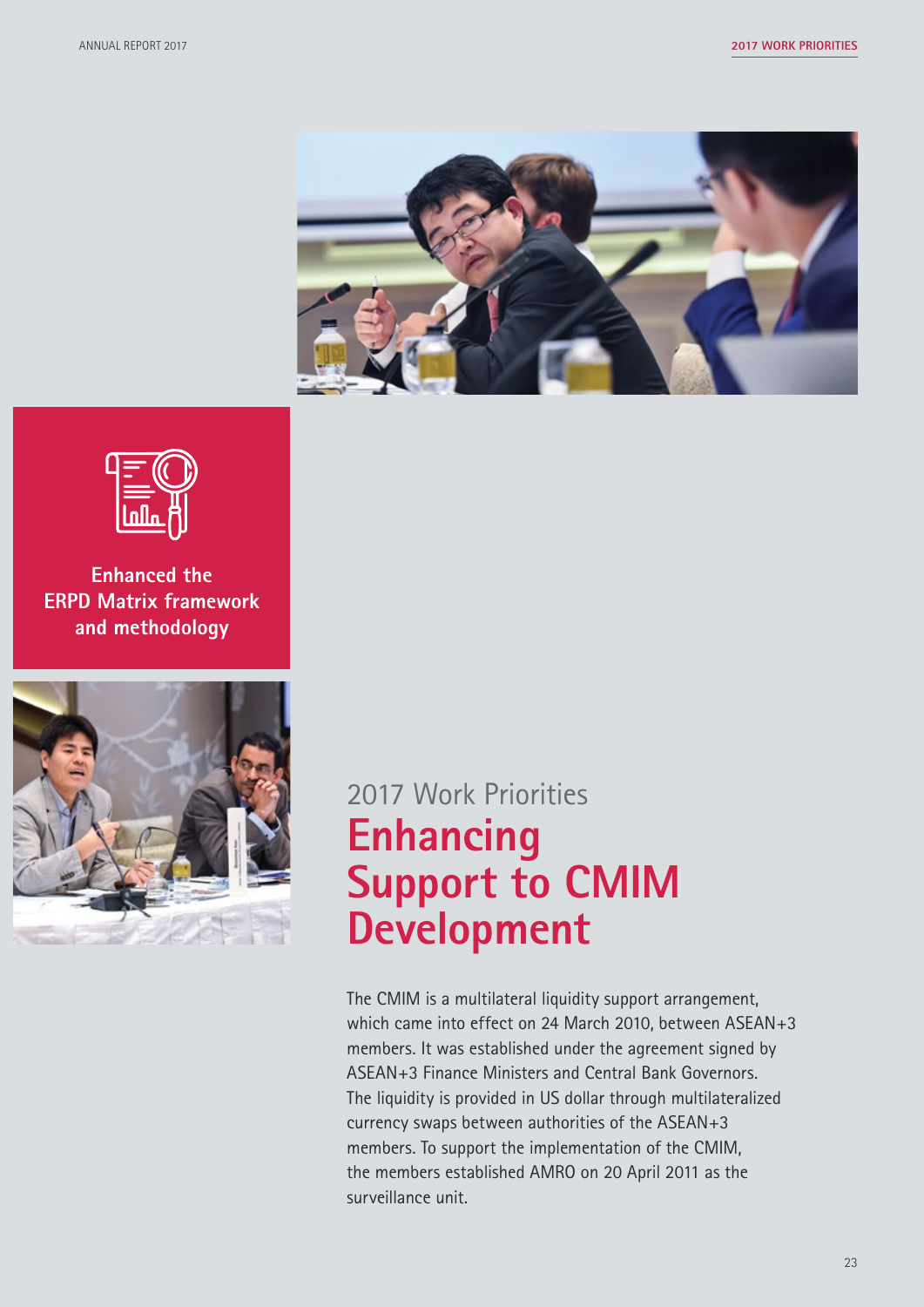In 2017, AMRO supported the ASEAN+3 members in conducting the CMIM periodic review and enhancing the operational readiness of the CMIM through peacetime preparation exercises, test runs, Operational Guidelines (OG) revision to strengthen the effectiveness of CMIM, and piloting and enhancing the ERPD Matrix framework. AMRO also provided intellectual and administrative support to further strengthen the CMIM Arrangements with the development of the CMIM conditionality framework and manuals for CMIM activation and the facilitation of CMIM's collaboration with other IFIs.



#### **Supporting the CMIM Periodic Review**

The CMIM Parties are required to carry out regular and ad-hoc joint reviews of the CMIM Agreement and the key terms and conditions of the CMIM Arrangement. This is to ensure that the CMIM remains up-to-date and appropriately reflective of the respective circumstances of the contracting parties, as well as global economic and financial conditions. The first mandatory CMIM periodic review that was started in 2017 will be completed by May 2018.

AMRO's role during the review encompasses supporting CMIM members in identifying and addressing key issues, as well as consolidating points raised at the CMIM test runs evaluation sessions. AMRO also helps members revise language used in the CMIM Agreement, and provides relevant background notes for the members' reference.

#### **Fortifying CMIM Peacetime Preparation**

AMRO supports the operational readiness of the CMIM through peacetime preparation. In 2017, AMRO assisted in the completion of the existing peacetime checklist and the development of a new checklist. As part of the latter, AMRO drafted a Manual for CMIM Swap Transaction Mechanism, in coordination with the Federal Reserve Bank of New York. This was endorsed by the Deputies in December 2017. In addition, in line with the peacetime preparation, AMRO also developed its own Staff Manual for CMIM Activation, ensuring rapid and effective response during a CMIM Arrangement activation. This internal procedure was tested twice in 2017 to enable the identification of loopholes and further refinement.

#### **Facilitating the CMIM Test Run**

The second joint CMIM-IMF test run was conducted in conjunction with the 8th CMIM test run exercise in 2017. The exercise examined the effectiveness of information sharing between the CMIM and the IMF during an activation of the IMF-Linked Portion (ILP) of the CMIM facility. AMRO supported the test run by participating in designing the scenario; assisting the CMIM members in implementing the procedures, including completing necessary legal documents; and drafting a report with policy recommendations for the CMIM decision-making body.